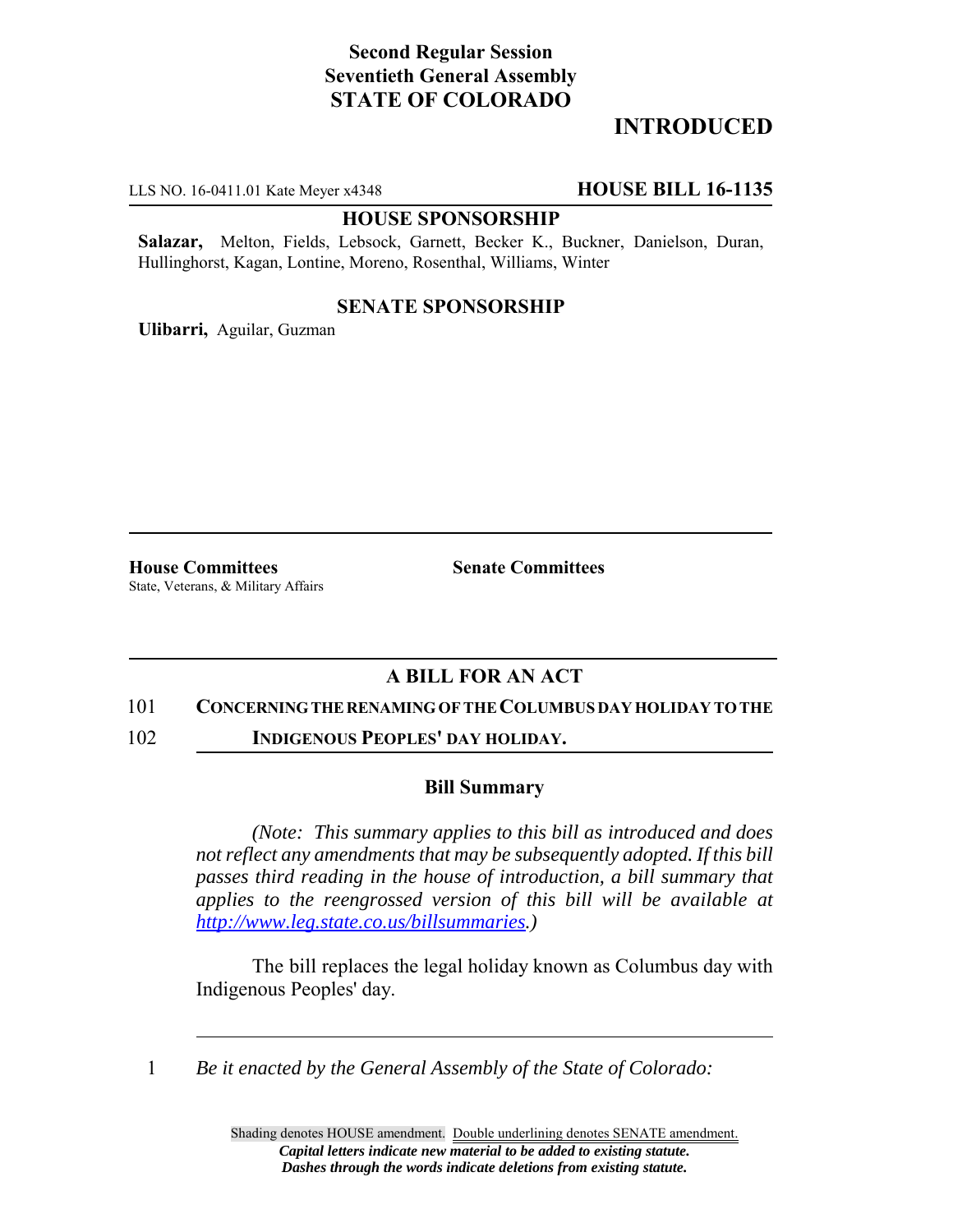**SECTION 1. Legislative declaration.** (1) The general assembly hereby finds, determines, and declares that:

 (a) In 1492, Christopher Columbus was given authority by the King and Queen of Spain to sail to the Indies to investigate what Columbus described as the "proper method of converting [Indians]" to Christianity. Columbus was granted "sufficient armament" to certain regions of the Indies for such forced conversion.

 (b) Columbus left Spain on May 12, 1492. He never arrived in the Indies, but came upon an island in the Caribbean later called Hispaniola on October 12, 1492, and met the Taino people.

 (c) Columbus remarked in *Columbus' Journal of his First Voyage* that he could "conquer the whole of [the Taino people] with fifty men, and govern them as [he] pleased." Columbus' own journal demonstrates that his objective was to find gold and precious stones.

 (d) Under color of authority of the Spanish crown, and using tactics garnered from his years of involvement in the West African slave trade, Columbus engaged in inhumane acts of slavery, sexual exploitation, murder, and torture, which resulted in the annihilation of the Taino people.

 (e) Columbus' acts of inhumanity were documented by Bartoleme de las Casas, a Spanish priest, who wrote in his journal:

 "And Spaniards have behaved in no other way during the past forty years, down to the present time, for they are still acting like ravening beasts, killing, terrorizing, afflicting, torturing, and destroying the native peoples, doing all this with the strangest and most varied new methods of cruelty, never seen or heard of before, and to such a degree that this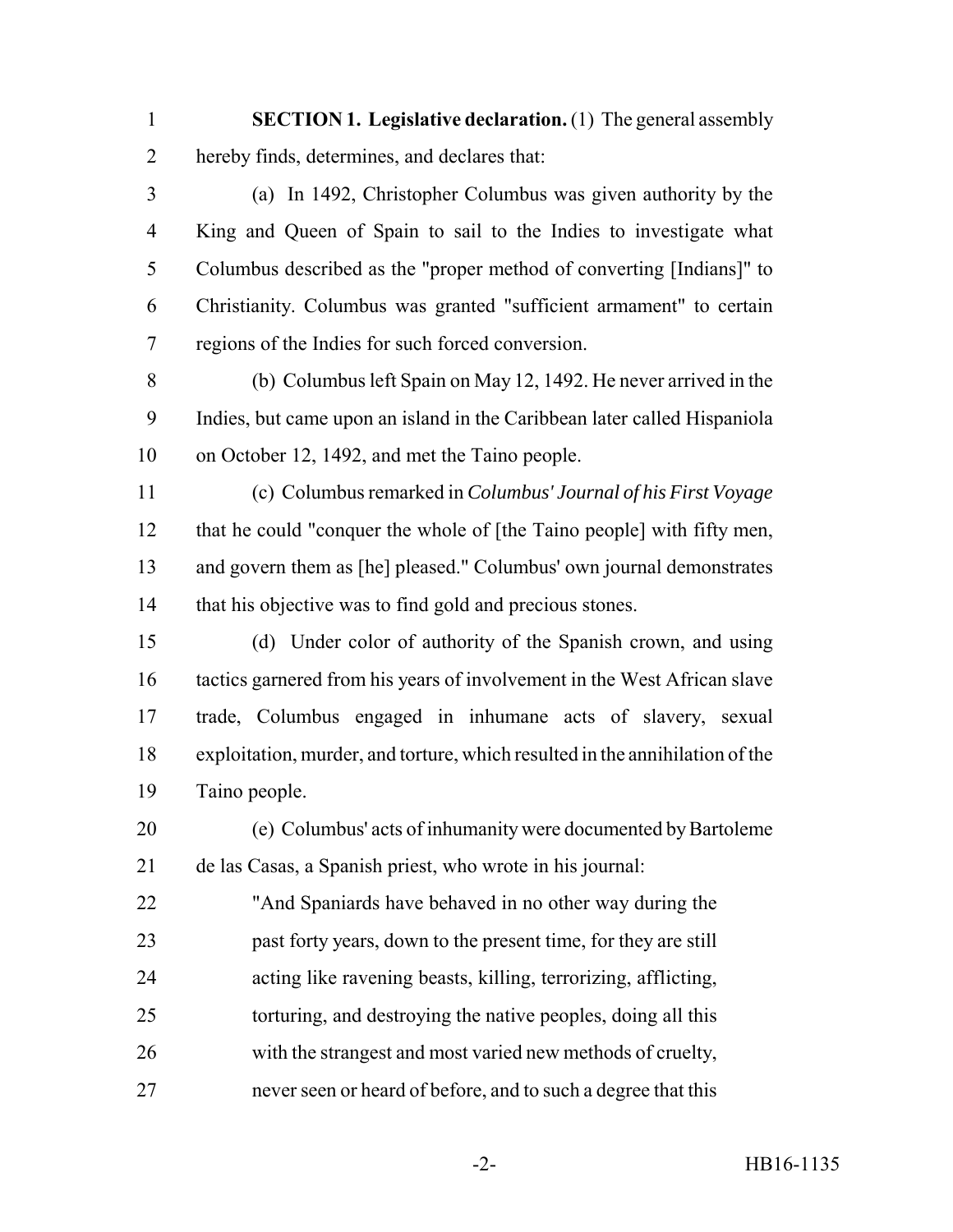Island of Hispaniola once so populous (having a population 2 that I estimated to be more than three million), has now a population of barely two hundred persons."

 "Their reason for killing and destroying such an infinite number of souls is that the Christians have an ultimate aim, which is to acquire gold, and to swell themselves with riches in a very brief time and thus rise to a high estate disproportionate to their merits. It should be kept in mind that their insatiable greed and ambition, the greatest ever seen in the world, is the cause of their villainies."

 "They attacked the towns and spared neither the children nor the aged nor pregnant women nor women in childbed, not only stabbing them and dismembering them but cutting them to pieces as if dealing with sheep in a slaughter house. They laid bets as to who, with one stroke of the sword, could split a man in two or could cut off his head or spill out his entrails with a single stroke of the pike."

 (f) Columbus' cruelty was investigated and he was sent back to Spain in chains, but because of the enormous wealth realized through his exploits, the Spanish Crown freed Columbus, stripped of all his titles, and allowed him to return to the Caribbean.

 (g) The Spanish conquest and exploitation of the indigenous peoples of the Americas was soon followed by other European nations. The Columbus voyage triggered one of history's greatest slave trades, pillaging of Earth's natural resources, and a level of inhumanity toward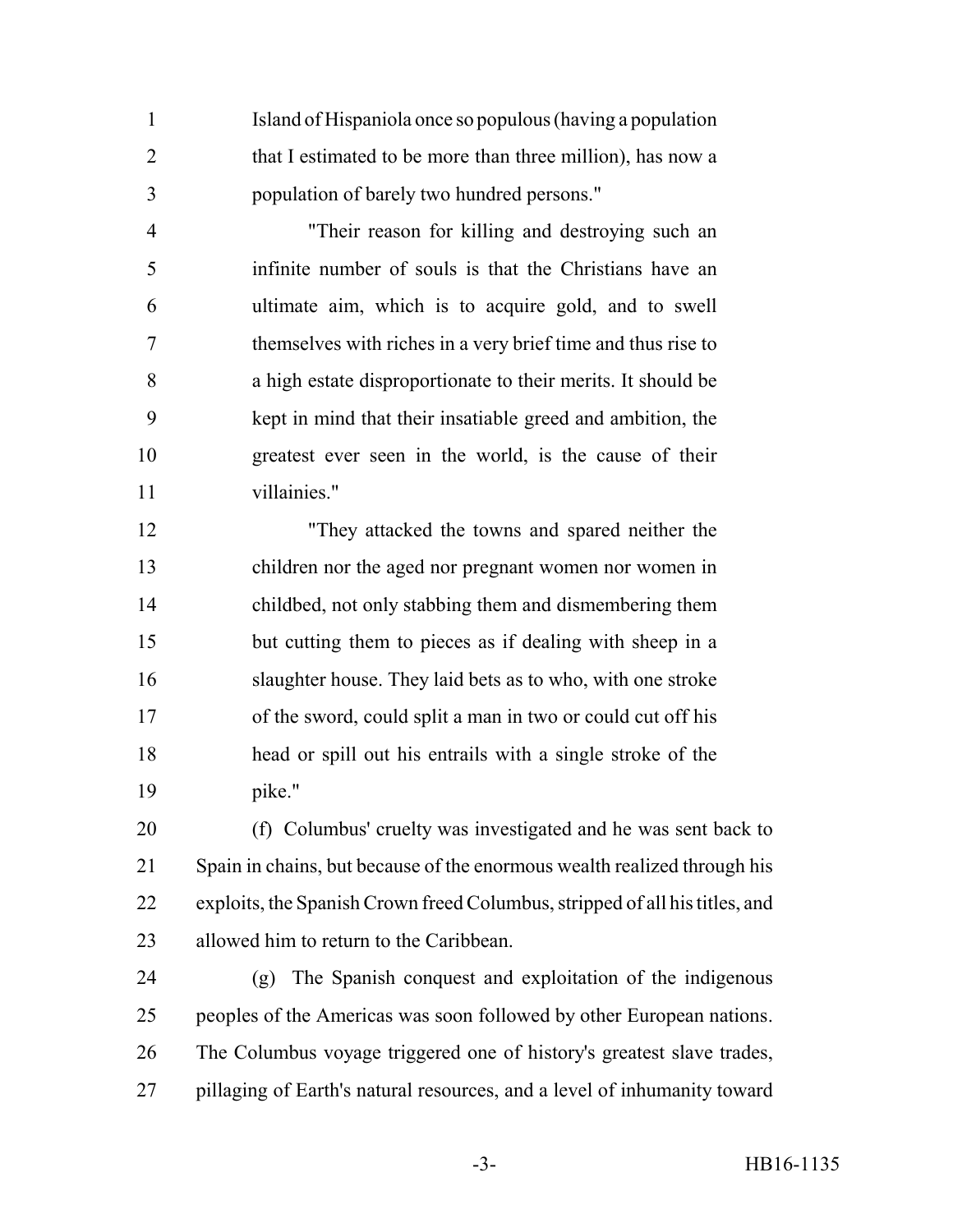indigenous peoples that still exists today.

(2) The general assembly further finds and declares that:

 (a) Despite all attempts by European and Western Hemisphere governments to eradicate indigenous peoples from the Americas, they have overcome such cruelty, exploitation, and inhumanity;

 (b) The vast contributions made through indigenous peoples' knowledge, science, philosophy, arts, and culture have enabled modern communities to develop and thrive, and should be recognized and valued;

 (c) A growing number of cities and states have renamed Columbus day, the second Monday of October, as Indigenous Peoples' day, creating an opportunity to promote appreciation, tolerance, understanding, friendship, and partnerships among indigenous peoples and all other persons; and

 (d) The State of Colorado recognizes the immeasurable contributions of the Italian-American and Spanish-American communities, which communities should be honored. However, the State of Colorado will not honor Christopher Columbus because of his well-documented crimes against humanity.

 (3) Therefore, in the pursuit of the goals and responsibilities of promoting knowledge about indigenous peoples, recognizing the atrocities perpetrated against indigenous peoples by Christopher Columbus and others, unifying communities, and combating prejudice and eliminating discrimination against indigenous peoples, it is appropriate to rename Columbus day as Indigenous Peoples' day.

 **SECTION 2.** In Colorado Revised Statutes, 24-11-101, **amend** (1) as follows:

**24-11-101. Legal holidays - effect.** (1) The following days, viz: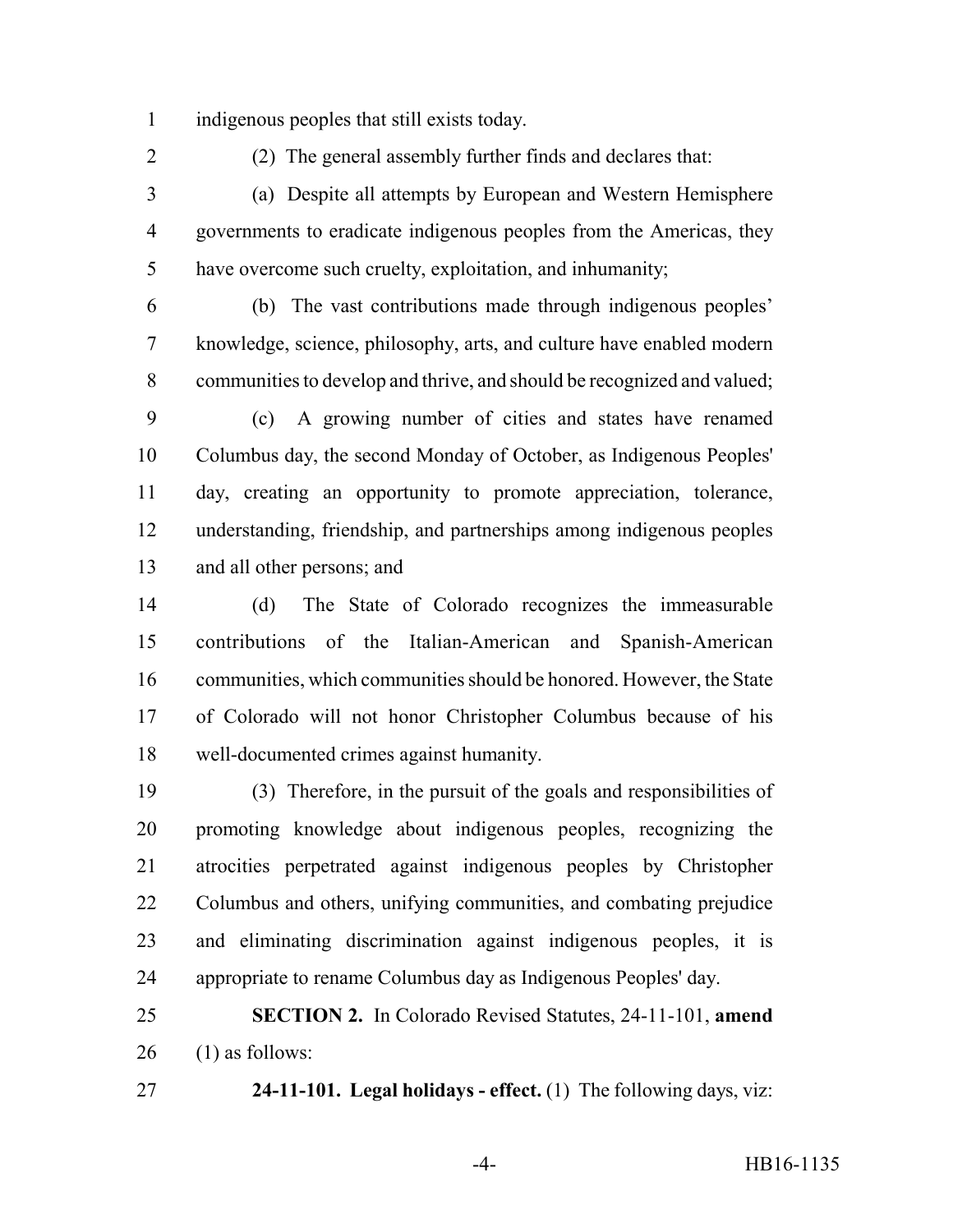The first day of January, commonly called New Year's day; the third Monday in January, which shall be observed as the birthday of Dr. Martin Luther King, Jr.; the third Monday in February, commonly called Washington-Lincoln day; the last Monday in May, commonly called Memorial day; the fourth day of July, commonly called Independence day; the first Monday in September, commonly called Labor day; the 7 second Monday in October, commonly called Columbus INDIGENOUS PEOPLES' day; the eleventh day of November, commonly called Veterans' day; the fourth Thursday in November, commonly called Thanksgiving day; the twenty-fifth day of December, commonly called Christmas day; and any day appointed or recommended by the governor of this state or the president of the United States as a day of fasting or prayer or thanksgiving, are hereby declared to be legal holidays and shall, for all purposes whatsoever, as regards the presenting for payment or acceptance and the protesting and giving notice of the dishonor of bills of exchange, drafts, bank checks, promissory notes, or other negotiable instruments and also for the holding of courts, be treated and considered as is the first day of the week commonly called Sunday.

 **SECTION 3.** In Colorado Revised Statutes, 5-1-301, **amend** (6) as follows:

 **5-1-301. General definitions.** In addition to definitions appearing in subsequent articles, as used in this code, unless the context otherwise requires:

 (6) "Business day" means any calendar day except Sunday, New Year's day, the third Monday in January observed as the birthday of Dr. Martin Luther King, Jr., Washington-Lincoln day, Memorial day, 27 Independence day, Labor day, Columbus INDIGENOUS PEOPLES' day,